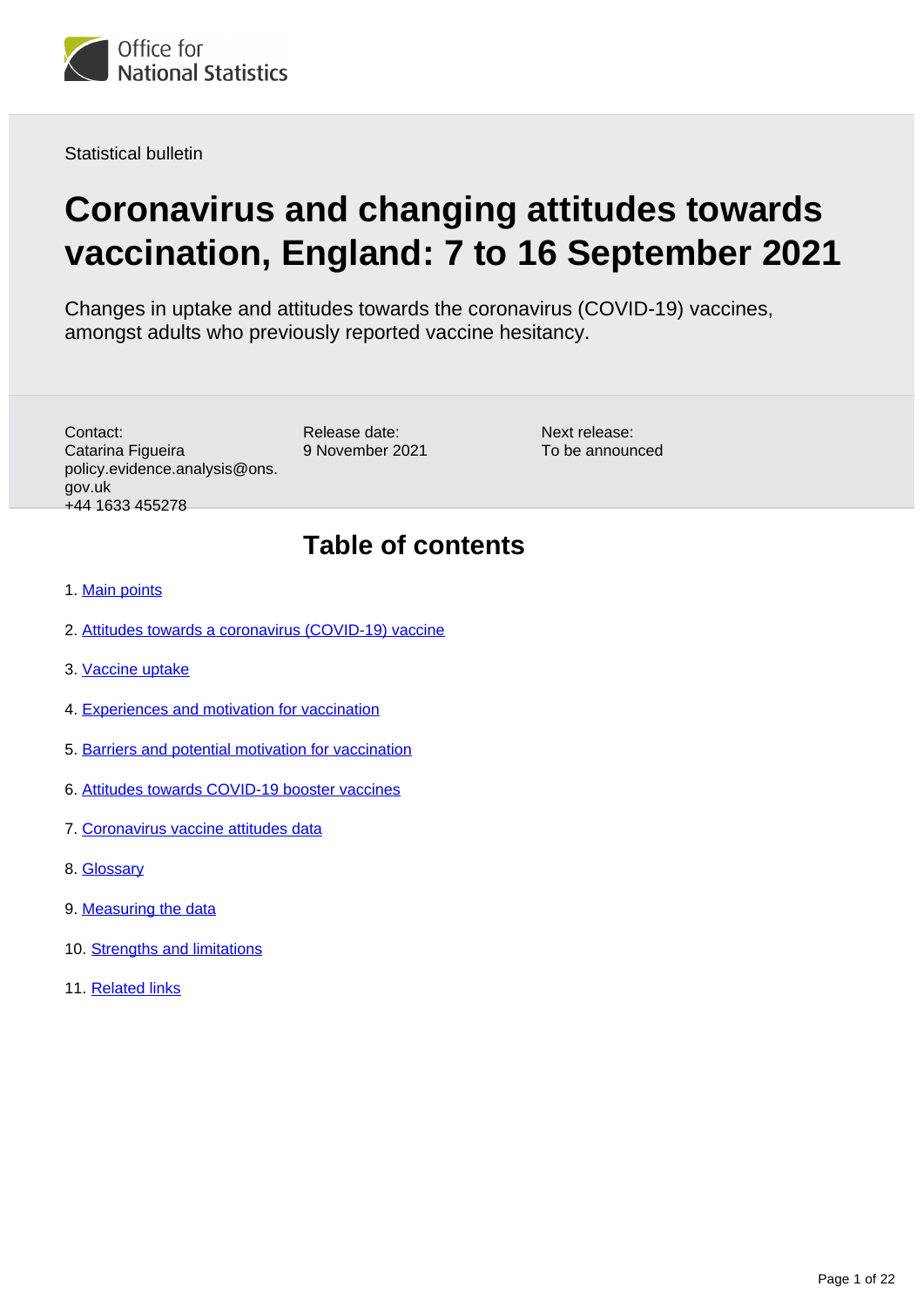# <span id="page-1-0"></span>**1 . Main points**

Of previously coronavirus (COVID-19) vaccine-hesitant adults, we found:

- Over 4 in 10 (44%) were now vaccinated, while 55% remained unvaccinated.
- A higher percentage (46%) of younger adults (18 to 29 years) reported vaccine uptake compared with those aged 70 years and older (19%), whereas [previous analysis](https://www.ons.gov.uk/peoplepopulationandcommunity/healthandsocialcare/healthandwellbeing/bulletins/coronavirusandvaccinehesitancygreatbritain/9august2021) showed younger adults were more hesitant.
- There was similar vaccine uptake between Black and Black British (47%) and White (42%) adults, while [previous analysis](https://www.ons.gov.uk/peoplepopulationandcommunity/healthandsocialcare/healthandwellbeing/bulletins/coronavirusandvaccinehesitancygreatbritain/9august2021) showed higher hesitancy among Black and Black British adults.
- Around two-thirds (65%) of those now vaccinated said that wanting restrictions to ease and life to return to normal had motivated them to get a vaccine.
- Of those who remained unvaccinated, 58% said that worry about side effects had stopped them from getting a vaccine.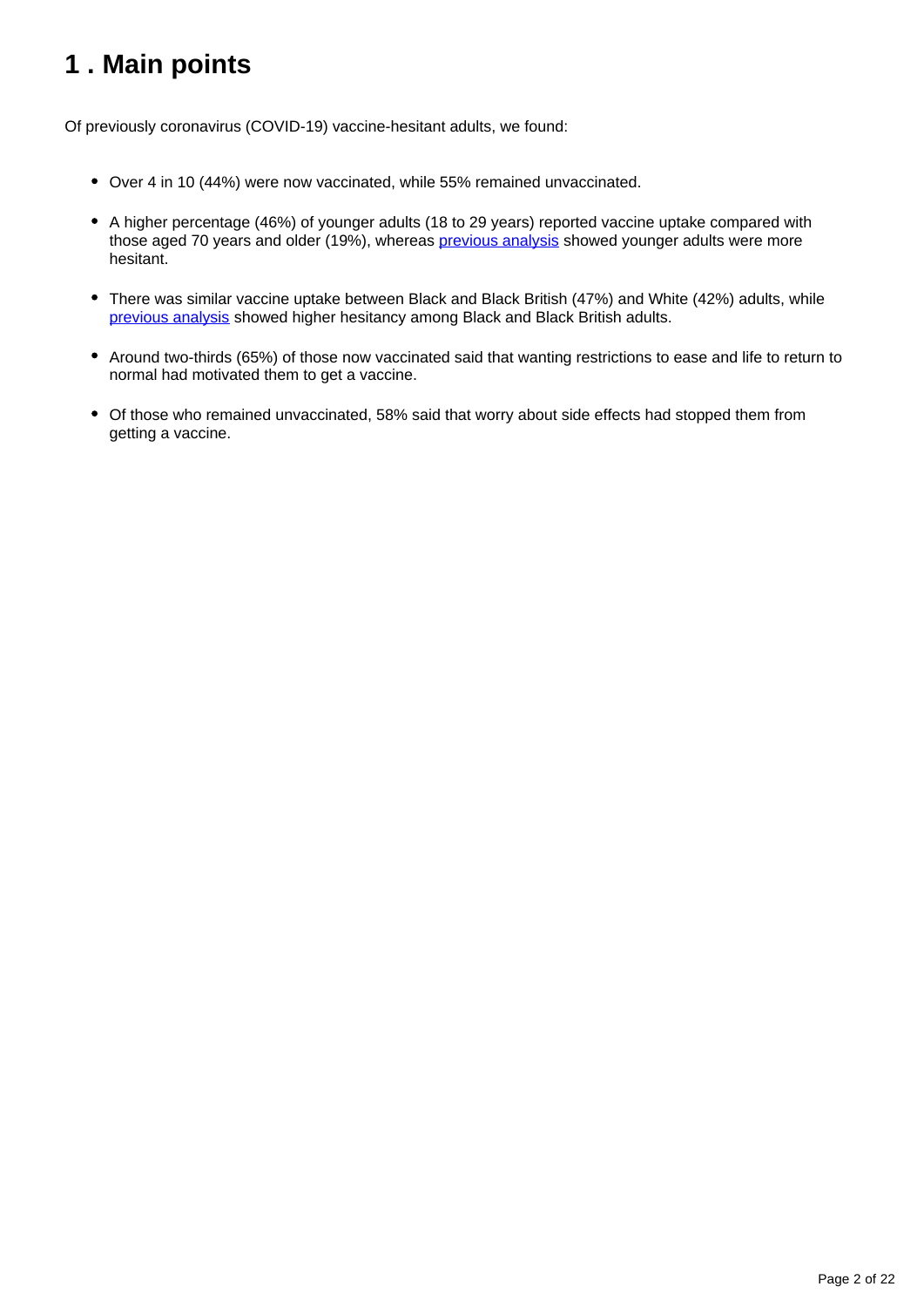# <span id="page-2-0"></span>**2 . Attitudes towards a coronavirus (COVID-19) vaccine**

The COVID-19 Vaccine Opinions Study (VOS) is a follow up to the Opinions and Lifestyle Survey (OPN), specifically for those who reported vaccine hesitancy during the period 13 January to 8 August 2021 (see Section [8](https://www.ons.gov.uk/peoplepopulationandcommunity/healthandsocialcare/healthandwellbeing/bulletins/coronavirusandchangingattitudestowardsvaccinationengland/7to16september2021#glossary) for definition). This period saw a decline in vaccine hesitancy, from 10% to 3% of all adults.

#### **Figure 1: Vaccine hesitancy has declined since the beginning of the vaccine roll-out**

#### **England, 13 January to 8 August 2021**

# Figure 1: Vaccine hesitancy has declined since the beginning of the vaccine roll-out

England, 13 January to 8 August 2021



#### **Source: Office for National Statistics – Opinions and Lifestyle Survey**

#### **Notes:**

1. Period shown on the chart is where consistent questions and definition of vaccine hesitancy were used.

The aim of the study was to identify changes in uptake and attitudes towards the COVID-19 vaccine. This is important for understanding previously hesitant adults' motivations and barriers towards vaccine uptake.

Useful information to support the interpretation of findings can be found in: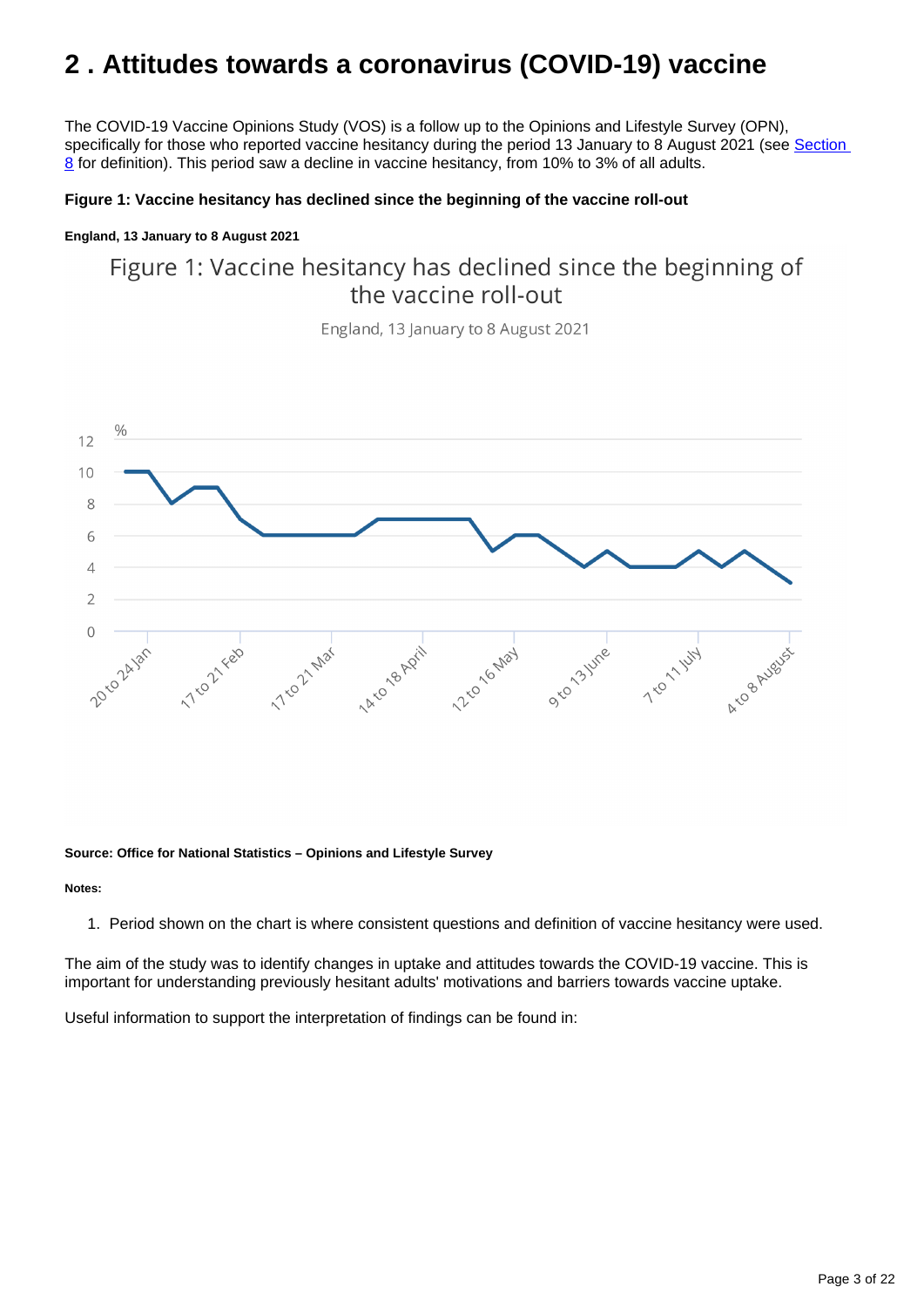- [Section 8](https://www.ons.gov.uk/peoplepopulationandcommunity/healthandsocialcare/healthandwellbeing/bulletins/coronavirusandchangingattitudestowardsvaccinationengland/7to16september2021#glossary) for definitions
- [Section 9](https://www.ons.gov.uk/peoplepopulationandcommunity/healthandsocialcare/healthandwellbeing/bulletins/coronavirusandchangingattitudestowardsvaccinationengland/7to16september2021#measuring-the-data) for details about the data and how it can be used
- [Accompanying data tables](https://www.ons.gov.uk/peoplepopulationandcommunity/healthandsocialcare/healthandwellbeing/bulletins/coronavirusandchangingattitudestowardsvaccinationengland/7to16september2021#coronavirus-vaccine-attitudes-data) for full analysis produced

#### **Further information about coronavirus vaccines**

- Explore the [latest coronavirus data](https://www.ons.gov.uk/peoplepopulationandcommunity/healthandsocialcare/conditionsanddiseases/articles/coronaviruscovid19/latestinsights) from the ONS and other sources.
- Read about the [social impacts and public opinion of the coronavirus pandemic](https://www.ons.gov.uk/peoplepopulationandcommunity/healthandsocialcare/healthandwellbeing/bulletins/coronavirusandthesocialimpactsongreatbritain/22october2021) in Great Britain including self-reported vaccine uptake and attitudes towards the vaccine.
- View modelled [regional antibody and self-reported vaccine uptake data](https://www.ons.gov.uk/peoplepopulationandcommunity/healthandsocialcare/conditionsanddiseases/bulletins/coronaviruscovid19infectionsurveyantibodyandvaccinationdatafortheuk/27october2021) for the UK from the Covid-19 Infection Survey.
- Understand the proportions of the English population who have taken the vaccine by different characteristics through [linked administrative data](https://analytics.phe.gov.uk/apps/chime/).
- Visit the [government's coronavirus dashboard](https://coronavirus.data.gov.uk/details/vaccinations) for official population counts on the UK vaccination programme.

# <span id="page-3-0"></span>**3 . Vaccine uptake**

Adults who previously self-reported vaccine hesitancy are those who declined a vaccine (25%) or were unlikely (33%) or unsure (42%) about having a vaccine if offered.

Among these groups, subsequent vaccine uptake was highest among those who were unsure (60%) and lowest among those who declined (21%).

#### **Figure 2: Adults who previously declined a vaccine were less likely to have it than those who were unsure**

**England, 7 to 16 September 2021**

**Notes**

1. Percentages on self-reported vaccine uptake may not sum to 100% as they exclude those who said "Don't know" or "Prefer not to say" and those waiting for a vaccination appointment.

#### **Download this chart**

#### [.XLSX](http://www.ons.gov.uk/visualisations/dvc1661/datadownload.xlsx)

Looking at all previously vaccine-hesitant adults, 44% were now vaccinated, while 55% remained unvaccinated. In comparison, 96% of all adults self-reported being vaccinated.

The estimates presented here are from a sample of adults, and may differ from the latest official administrative data on the [number of adults in England who have received a COVID-19 vaccination](https://coronavirus.data.gov.uk/details/vaccinations).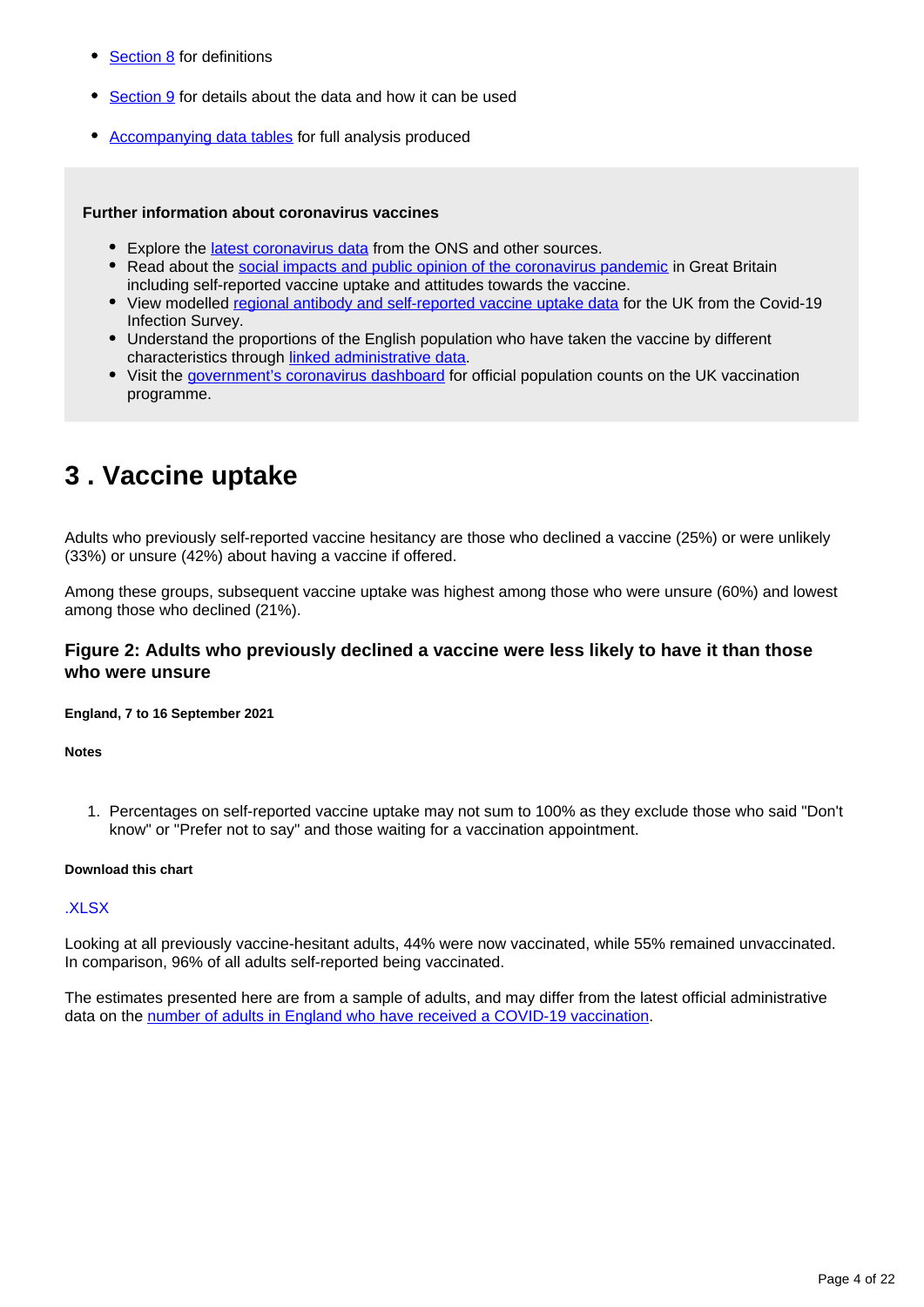## **Vaccine uptake by personal characteristics**

[Vaccine hesitancy](https://www.ons.gov.uk/peoplepopulationandcommunity/healthandsocialcare/healthandwellbeing/bulletins/coronavirusandvaccinehesitancygreatbritain/previousReleases) previously reported from the Opinions and Lifestyle Survey (OPN) was highest among young adults. However, when following up with this group, they were more likely to change their attitudes and are now vaccinated (46% of 18 to 29 year olds). This can partially be explained by a higher percentage of this group reporting they were unsure they would have a vaccine if offered, meaning that they were undecided and open to change.

Older adults initially reported low vaccine hesitancy, however, when following up, a lower percentage had changed their attitudes and had a vaccine (19% of those 70 years and older).

In [previous analysis,](https://www.ons.gov.uk/peoplepopulationandcommunity/healthandsocialcare/healthandwellbeing/bulletins/coronavirusandvaccinehesitancygreatbritain/9august2021) there were no statistically significant differences in vaccine hesitancy between clinically extremely vulnerable (CEV) and non-CEV adults. However, on following up, vaccine uptake was lower for CEV adults. Less than 2 in 10 (16%) of CEV previously hesitant adults are now vaccinated, compared with over 4 in 10 (42%) of non-CEV adults.

Those aged 70 years and over and CEV adults were prioritised in the vaccine rollout, and among those who were previously vaccine hesitant a large proportion had declined the vaccine (62% and 68%, respectively), which suggests they were less likely to change their minds about the vaccine.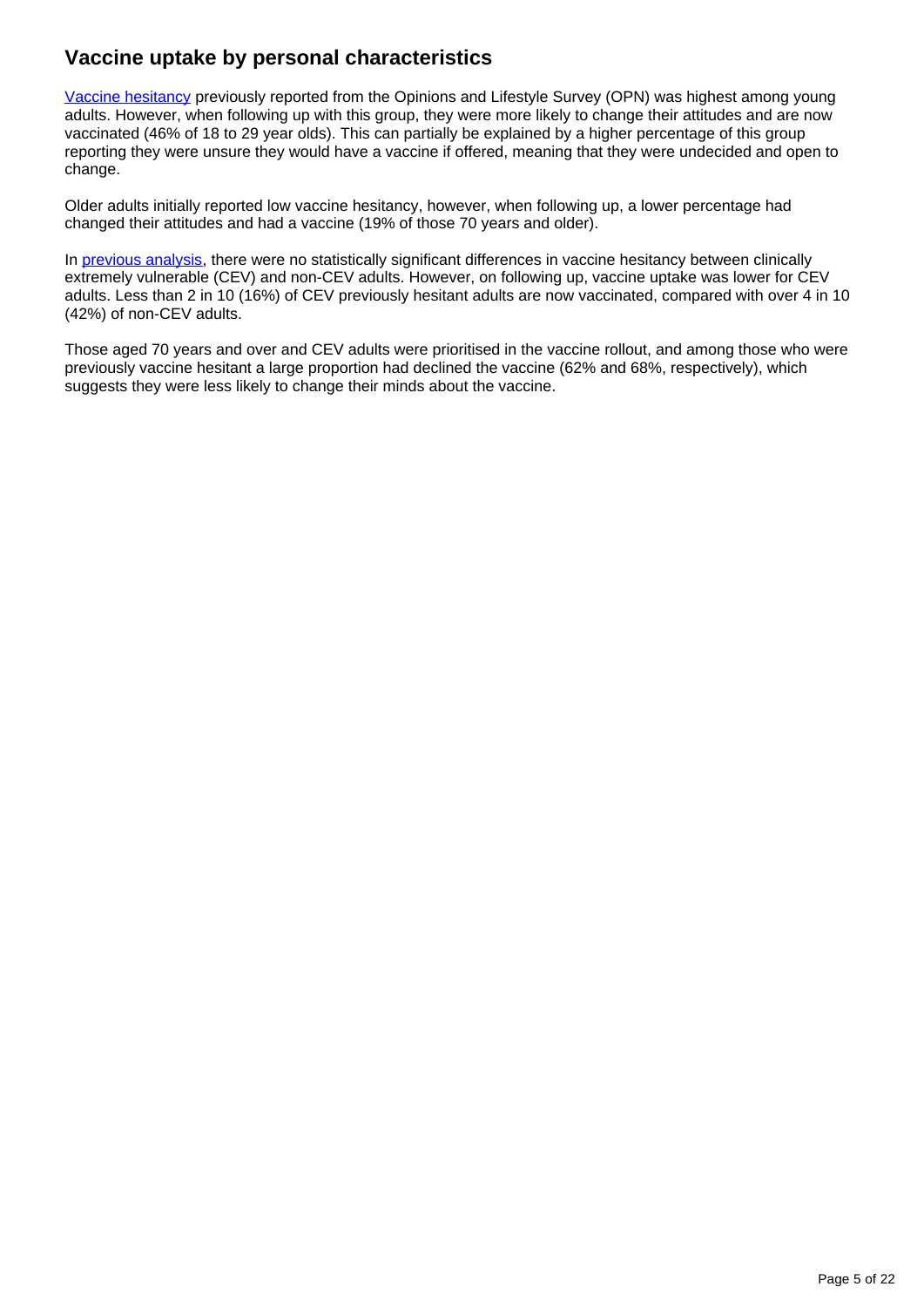#### **Figure 3: Vaccine uptake was highest among 18- to 29-year olds (46%), and lowest among those aged 70 years and over (19%)**

**Percentage of previously vaccine-hesitant adults who are now vaccinated, England, 7 to 16 September 2021**

Figure 3: Vaccine uptake was highest among 18- to 29-year olds (46%), and lowest among those aged 70 years and over (19%)

Percentage of previously vaccine-hesitant adults who are now vaccinated, England, 7 to 16 September 2021



#### **Source: Office for National Statistics – Covid-19 Vaccine Opinions Survey and Opinions and Lifestyle Survey**

[Previously published analysis](https://www.ons.gov.uk/peoplepopulationandcommunity/healthandsocialcare/healthandwellbeing/bulletins/coronavirusandvaccinehesitancygreatbritain/9august2021) showed higher rates of vaccine hesitancy among Black or Black British adults when compared with White adults. Among those that were previously vaccine hesitant, there were similar vaccine attitudes when they first responded to OPN, in that there was no significant difference between these ethnic groups in whether they were unsure, unlikely or had declined a vaccine if offered. This partially explains why when we followed up, there was a similar vaccine uptake between Black or Black British and White adults (47% and 42%, respectively).

In [previous analysis,](https://www.ons.gov.uk/peoplepopulationandcommunity/healthandsocialcare/healthandwellbeing/bulletins/coronavirusandvaccinehesitancygreatbritain/9august2021) there were no statistically significant differences in vaccine hesitancy between disabled and non-disabled adults. However, when we followed up, vaccine uptake was lower for disabled adults. Around onethird (34%) of previously vaccine hesitant disabled adults had been vaccinated compared with almost half (46%) of previously vaccine hesitant non-disabled adults. This suggest that disabled adults were more likely to have deep rooted concerns about a vaccine and, therefore, were less likely to have it. This is also likely as a higher percentage of previously vaccine hesitant disabled adults who remained unvaccinated reported being worried about the effect on an existing health condition.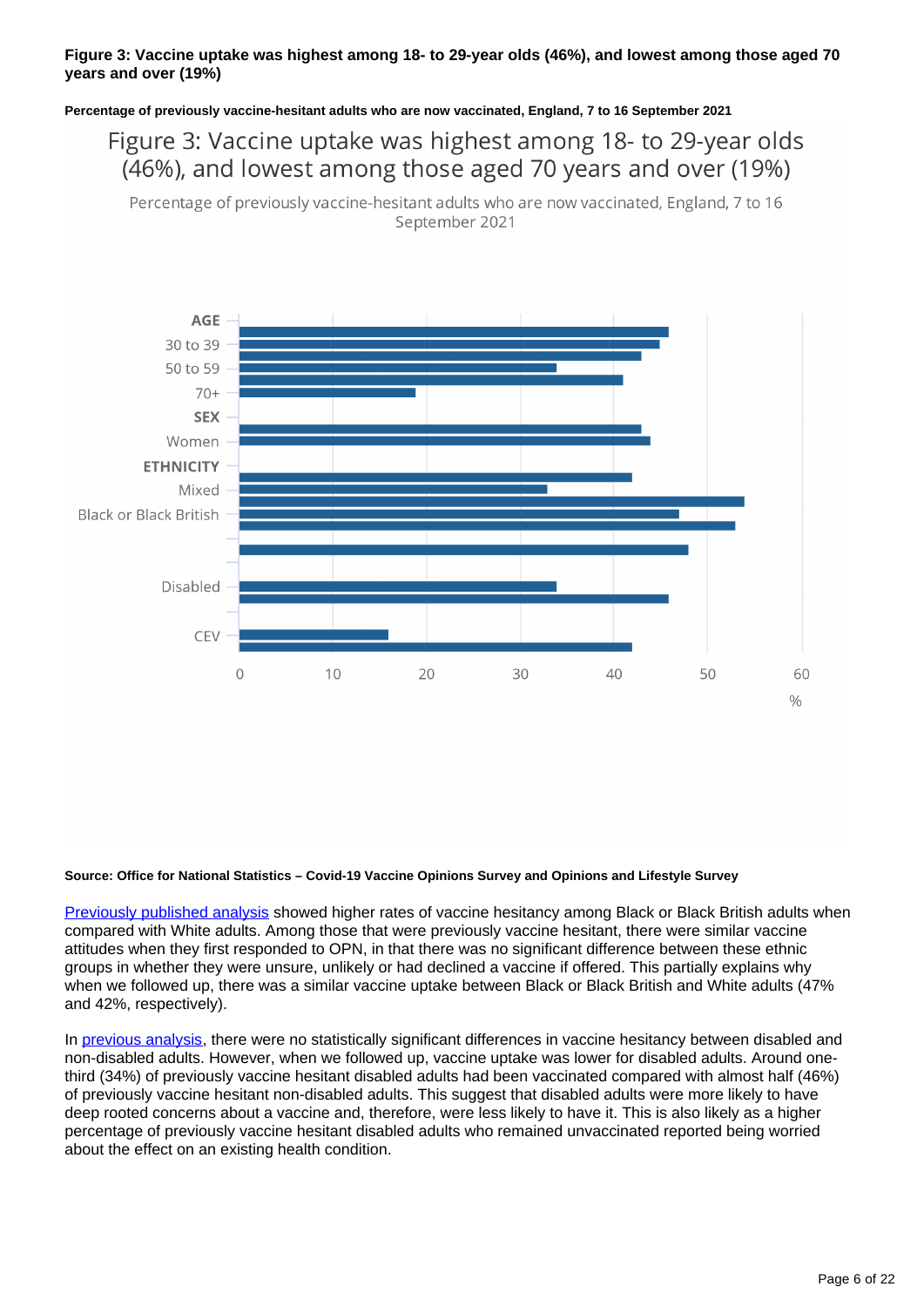## **Vaccine uptake by socio-economic characteristics**

The following groups previously reported lower vaccine hesitancy, and when we followed-up they had higher vaccine uptake. Their rates of vaccination were: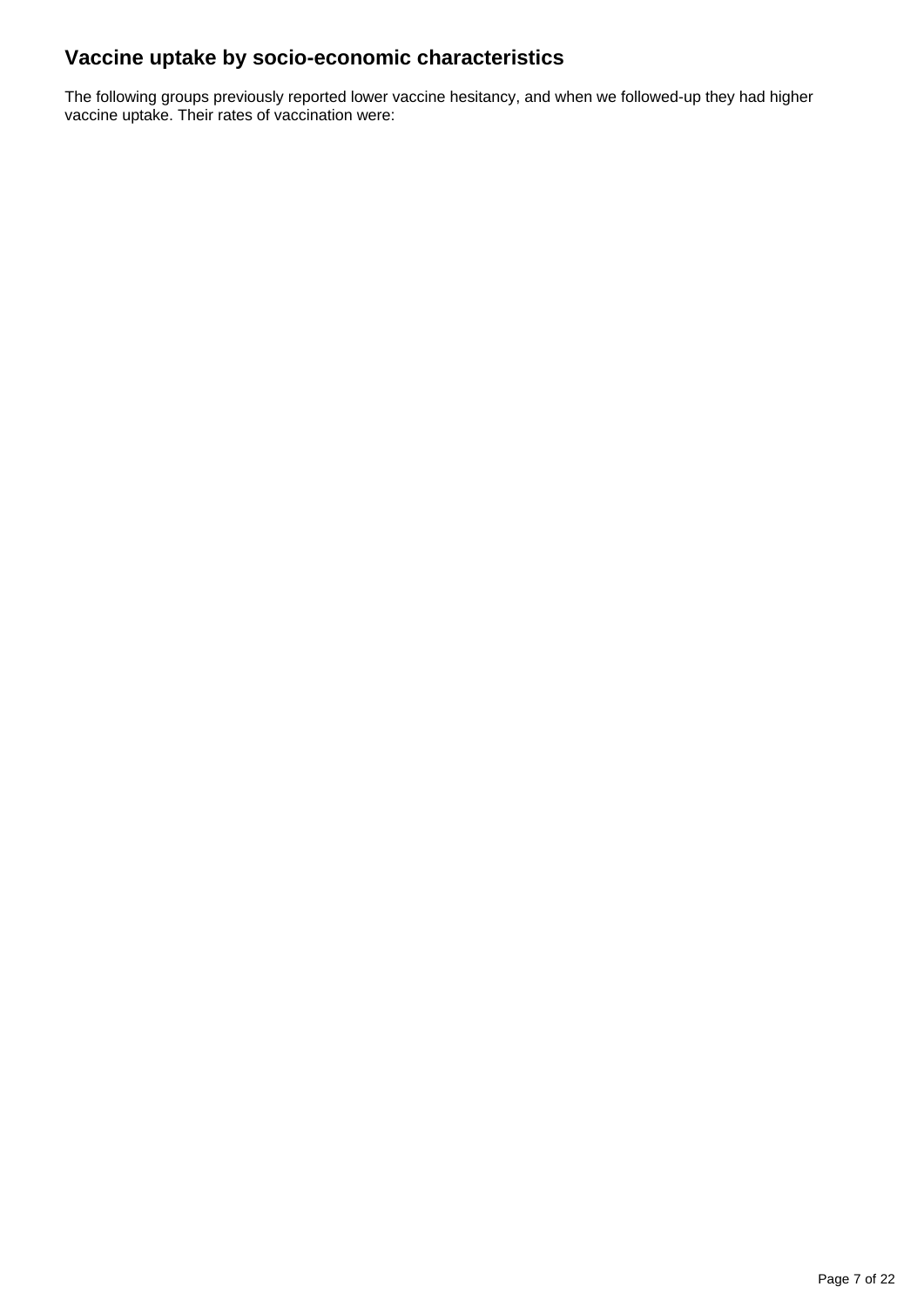- 47% of those who were employed or self-employed compared with 38% for those who were unemployed
- 46% of those able to afford an unexpected expense of £850 compared with 40% of those unable
- 52% of those living in the least deprived areas compared with 39% of those living in the most deprived (see [Glossary for](https://www.ons.gov.uk/peoplepopulationandcommunity/healthandsocialcare/healthandwellbeing/bulletins/coronavirusandchangingattitudestowardsvaccinationengland/7to16september2021#glossary) definition of Index of Multiple Deprivation (IMD) quintiles)
- 50% of those whose highest qualification was a degree or equivalent compared with 26% of those with no qualifications
- 44% of those who own their home compared with 37% of those renting

#### **Figure 4: Vaccine hesitant adults living in the least deprived areas of England had a higher vaccine uptake than those in the most deprived areas**

**Percentage of previously vaccine hesitant adults now vaccinated, England, 7 to 16 September 2021**

## Figure 4: Vaccine hesitant adults living in the least deprived areas of England had a higher vaccine uptake than those in the most deprived areas

Percentage of previously vaccine hesitant adults now vaccinated, England, 7 to 16 September 2021



**Source: Office for National Statistics – Covid-19 Vaccine Opinions Survey and Opinions and Lifestyle Survey**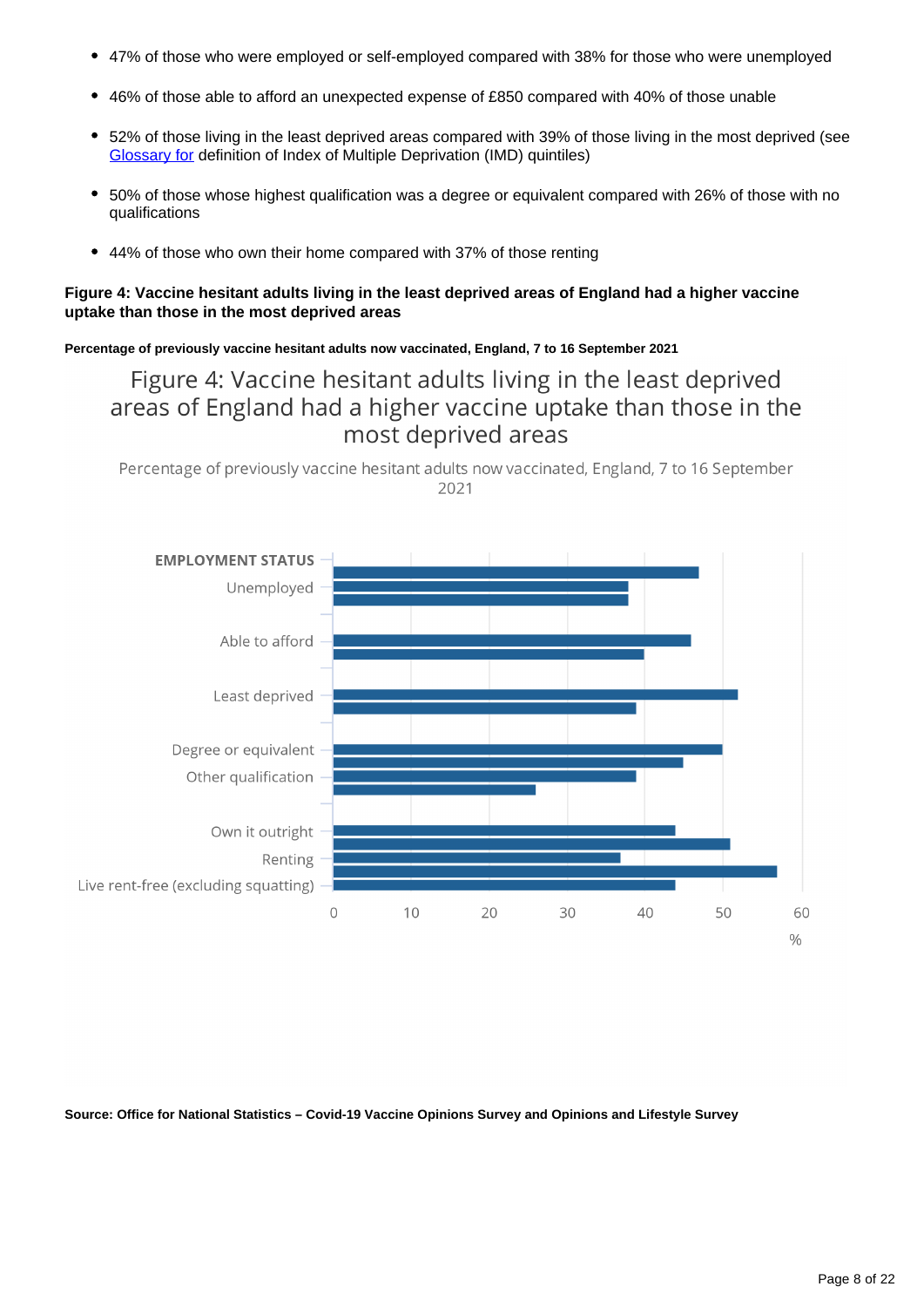# <span id="page-8-0"></span>**4 . Experiences and motivation for vaccination**

All analysis in this section relates to the 44% of previously coronavirus (COVID-19) vaccine-hesitant adults who are now vaccinated.

## **Practical experiences of vaccination**

Of this group, 86% said it was easy or very easy to get their first dose, 9% said it was neither easy nor difficult, and 5% said it was difficult or very difficult. Additionally, 76% did not report difficulties when getting a vaccine (compared with 85% of all adults in England over the period 22 September to 3 October 2021).

When asked whether they had experienced any specific difficulties when getting a vaccine, the most commonly reported was a long wait at the vaccination site (9% compared with 6% of all adults in England over the period 22 September to 3 October 2021).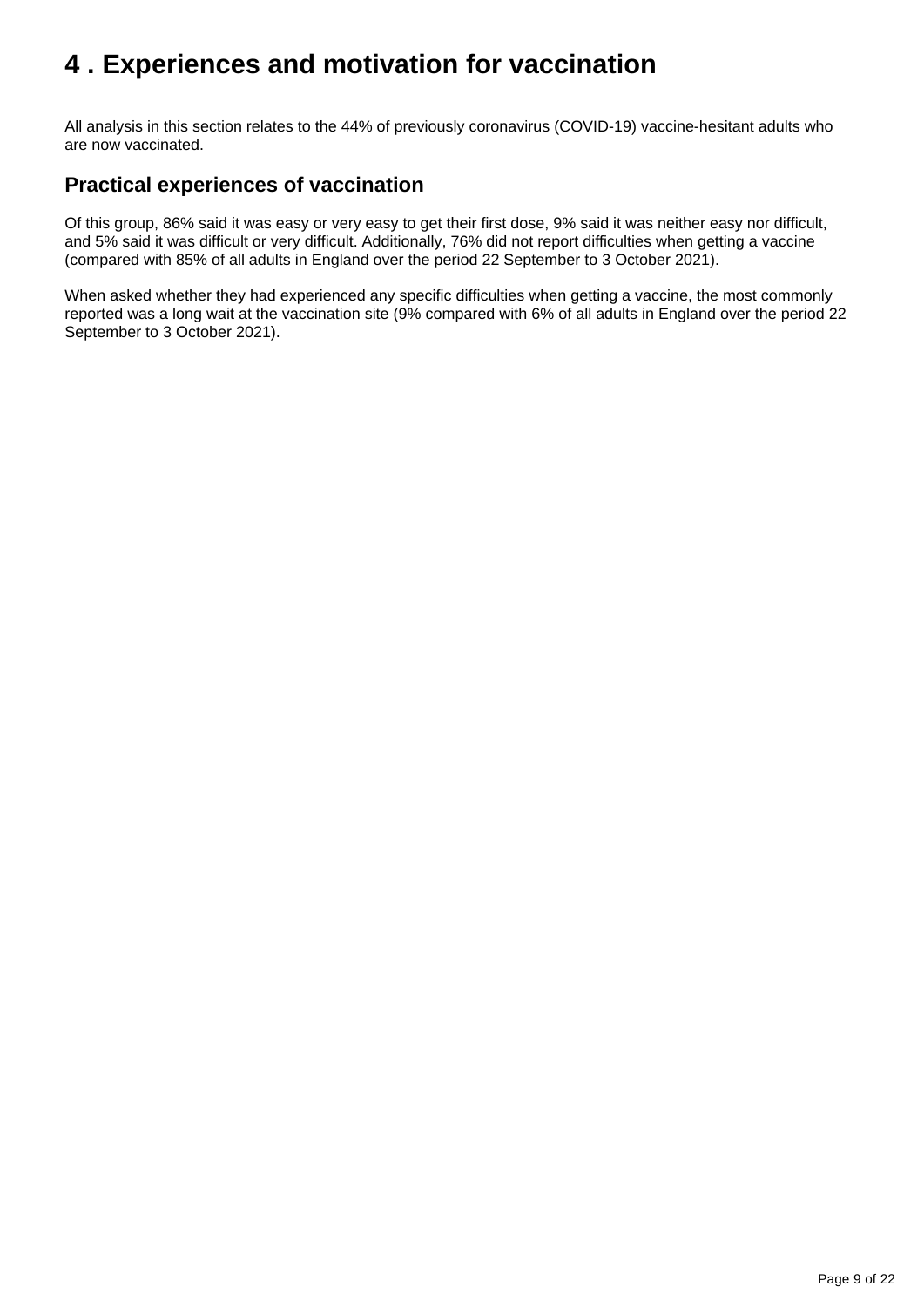## **Motivation for vaccination**

Previously vaccine-hesitant adults who are now vaccinated were presented with a list of motivations for vaccination, covering the themes: motivational and socio-psychological drivers, reasons related to their ability to take part in daily activities, and vaccination incentives. From this list of response options, the majority reported they were motivated to have a first dose for restrictions to ease and life to return to normal (65%), followed by wanting to protect themselves (61%) and others (57%) from the coronavirus.

#### **Figure 5: Wanting restrictions to ease and life to return to normal was the most common reason to have a COVID-19 vaccine**

**Main motivations of vaccination among previously vaccine-hesitant adults now vaccinated, England, 7 to 16 September 2021**

# Figure 5: Wanting restrictions to ease and life to return to normal was the most common reason to have a COVID-19 vaccine

Main motivations of vaccination among previously vaccine-hesitant adults now vaccinated, England, 7 to 16 September 2021

I wanted restrictions to ease and l... I wanted to protect myself from th... I wanted to protect others from th... I wanted to make it easier for me t... Talking to friends and family abou... I wanted to protect the NHS and o... Option of getting a vaccine closer ... Hearing about people who had go... I wanted to make sure that I can a...



#### **Source: Office for National Statistics – COVID-19 Vaccine Opinions Survey**

#### **Notes:**

- 1. Respondents were able to select more than one option.
- 2. Only the most common reasons are presented.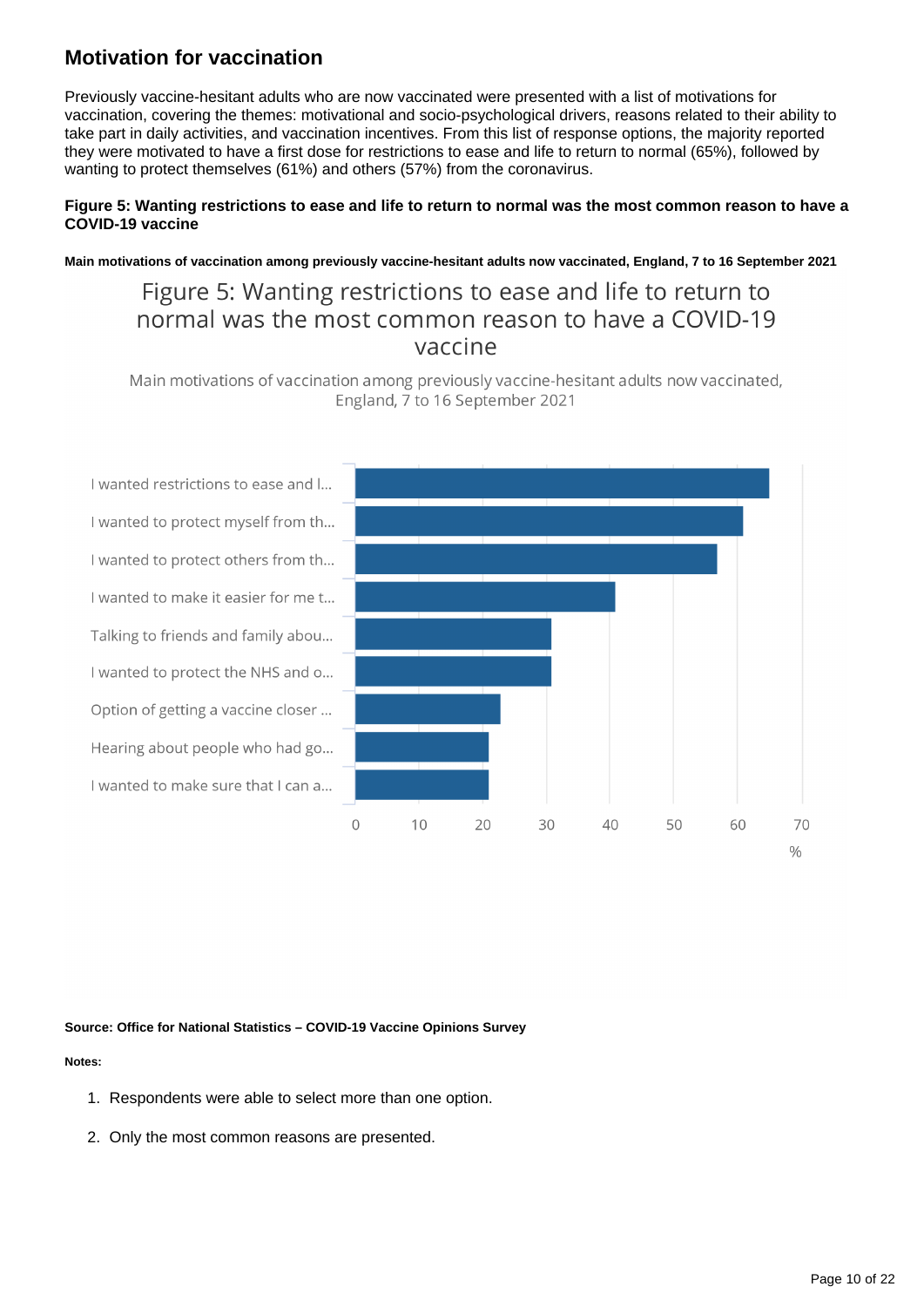# <span id="page-10-0"></span>**5 . Barriers and potential motivation for vaccination**

All analysis in this section relates to the 55% of previously vaccine-hesitant adults who remained unvaccinated.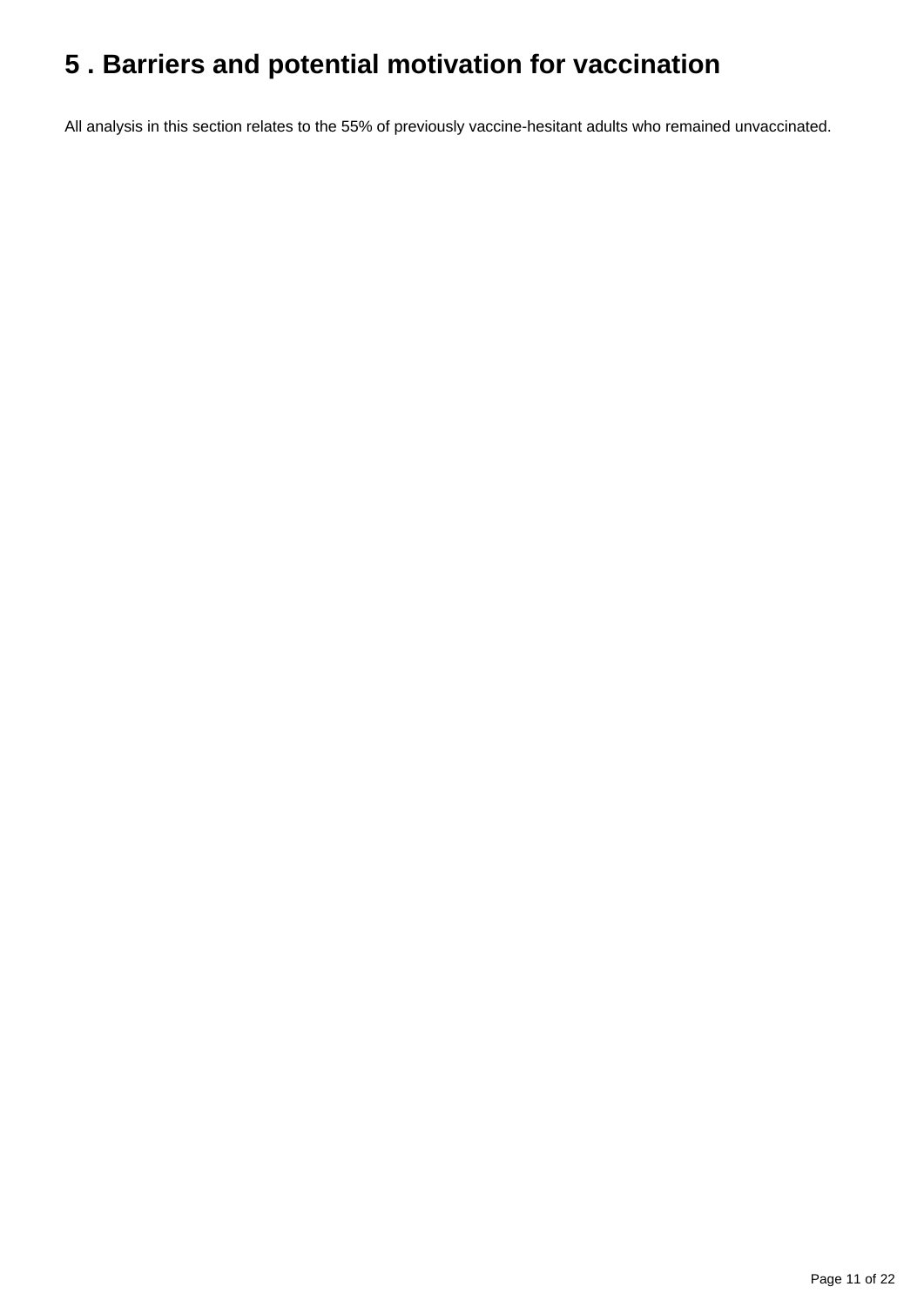## **Barriers to vaccination**

Of this group, when asked about health-related reasons which stopped them from having a coronavirus (COVID-19) vaccine, 58% said they were worried about side effects, followed by long-term effects of the vaccine (54%) or not thinking that the vaccine was safe (32%).

Regarding trust-related reasons, the two most common reported were thinking the vaccine had been developed too quickly (55%) and wanting to wait to see how well the vaccine works (45%).

Looking at risk-related reasons, around one-third (34%) said that they did not feel at risk from the coronavirus because of their good health. However, 40% reported "None of the above" in response to the list of risk-related reasons for remaining unvaccinated.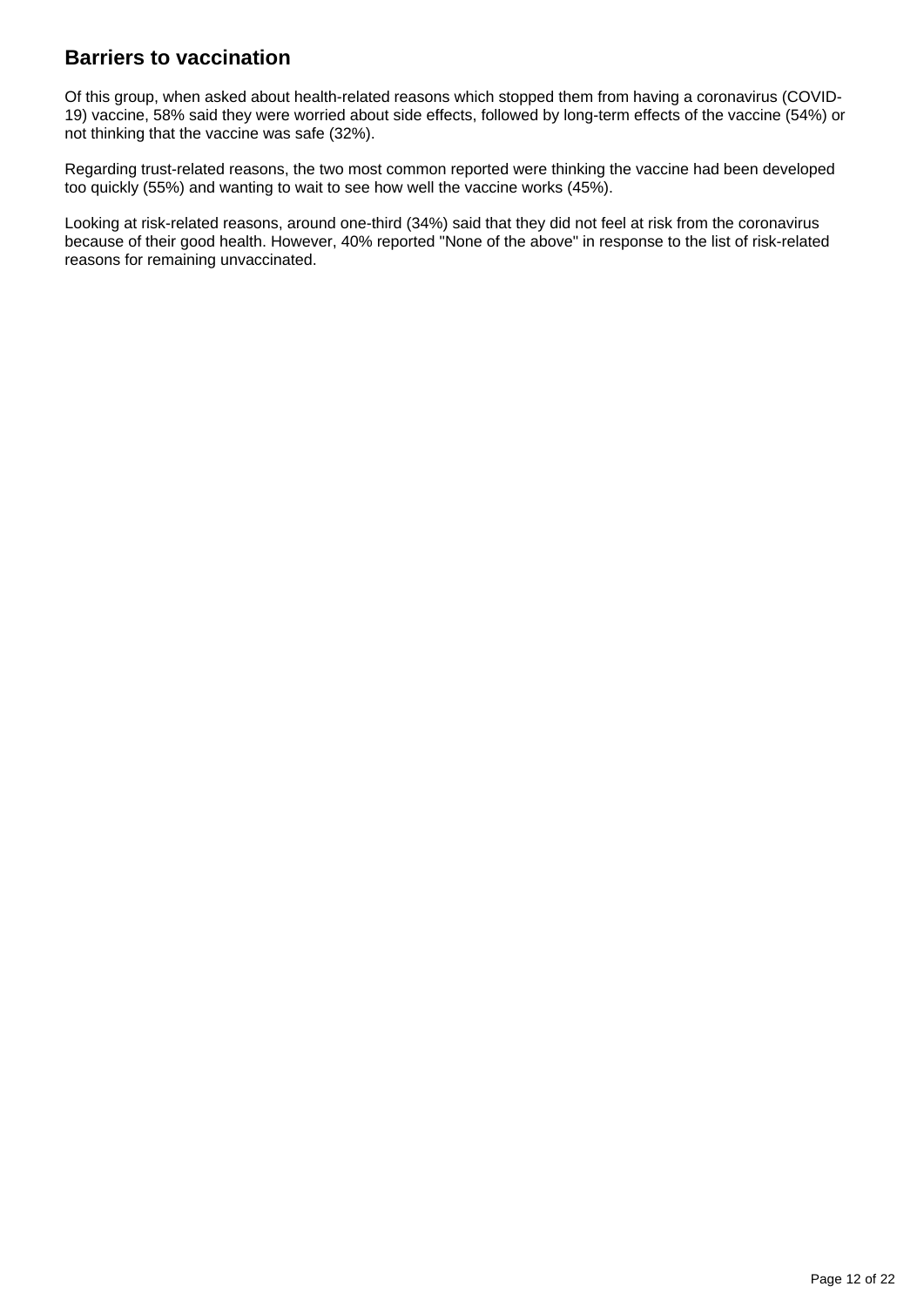#### **Figure 6: Being worried about side effects was the most common reason for not having a COVID-19 vaccine**

**Main barriers to vaccination among previously vaccine-hesitant adults who remained unvaccinated, England, 7 to 16 September 2021**

# Figure 6: Being worried about side effects was the most common reason for not having a COVID-19 vaccine

Main barriers to vaccination among previously vaccine-hesitant adults who remained unvaccinated, England, 7 to 16 September 2021



#### **Source: Office for National Statistics – COVID-19 Vaccine Opinions Survey**

#### **Notes:**

- 1. Respondents were able to select more than one option.
- 2. Only the most common reasons (with the exception of "None of the above") reported per category are presented.
- 3. For full wording of response options see accompanying data tables.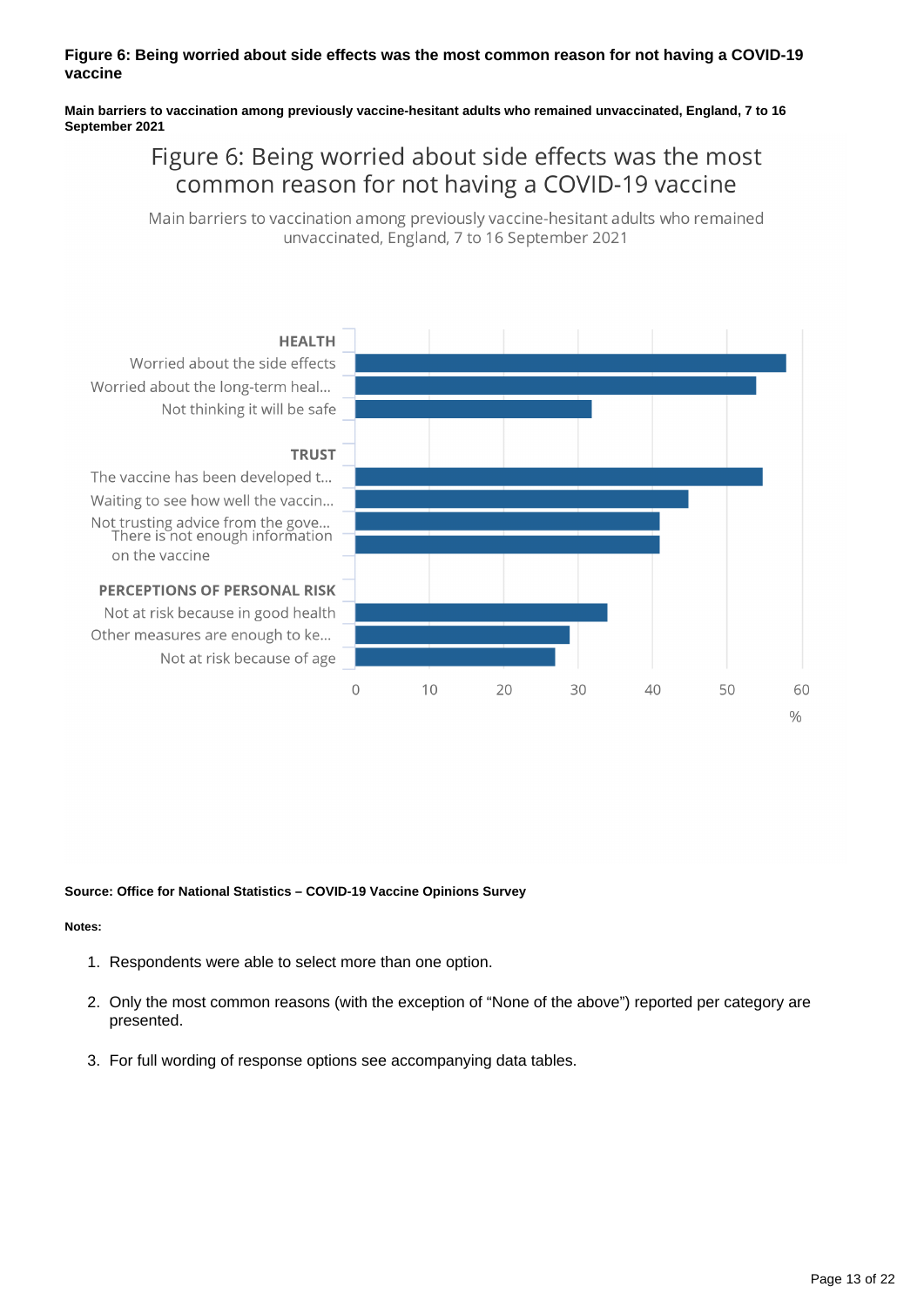## **Potential motivation for vaccination**

Those previously hesitant who remained unvaccinated were also presented with a list of reasons that were potential motivations of vaccination. This group was less likely to report reasons that could motivate them to have a vaccine, compared with the reasons that actually motivated those who are now vaccinated (see [Section 4](https://www.ons.gov.uk/peoplepopulationandcommunity/healthandsocialcare/healthandwellbeing/bulletins/coronavirusandchangingattitudestowardsvaccinationengland/7to16september2021#experiences-and-motivation-for-vaccination)).

Among those previously hesitant who remained unvaccinated, wanting to protecting others or themselves from coronavirus would motivate them to have the vaccine (19% for both). However, a high proportion also responded "None of the above" to reasons listed within the themes: informational and socio-psychological factors (65%), ability to take part in daily activities (67%) and vaccine incentives (76%). This suggests that what would motivate them to get a vaccine was not included in the survey or this group's concerns about the COVID-19 vaccine are deep-rooted.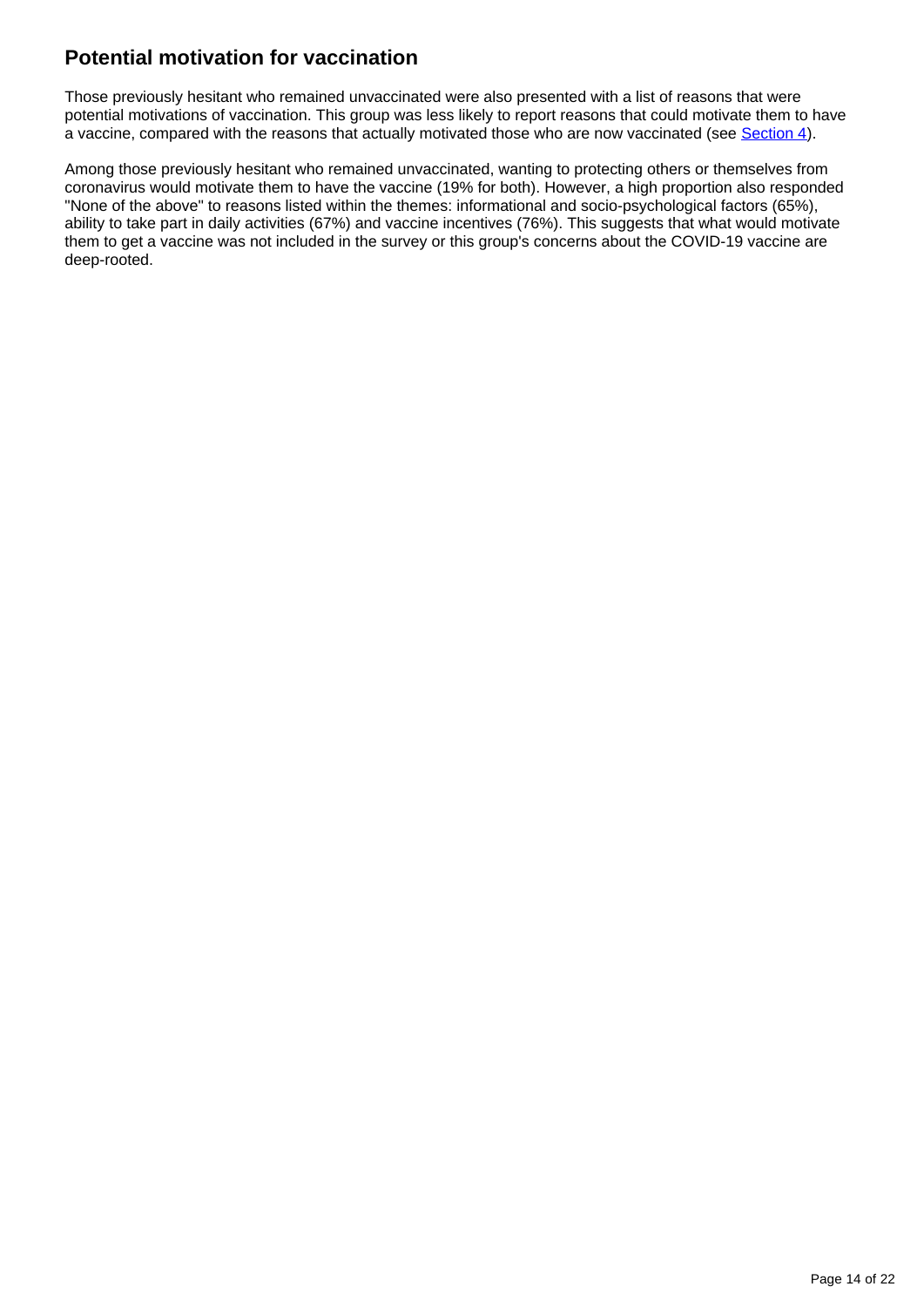#### **Figure 7: Protecting others and themselves were the most common reasons that would motivate unvaccinated adults to get a vaccine**

**Main potential motivations for vaccination among previously vaccine-hesitant adults who remained unvaccinated adults, England, 7 to 16 September 2021**

# Figure 7: Protecting others and themselves were the most common reasons that would motivate unvaccinated adults to get a vaccine

Main potential motivations for vaccination among previously vaccine-hesitant adults who remained unvaccinated adults, England, 7 to 16 September 2021



#### **Source: Office for National Statistics – COVID-19 Vaccine Opinions Survey**

#### **Notes:**

- 1. Respondents were able to select more than one option.
- 2. Only the most common reasons reported per category are presented.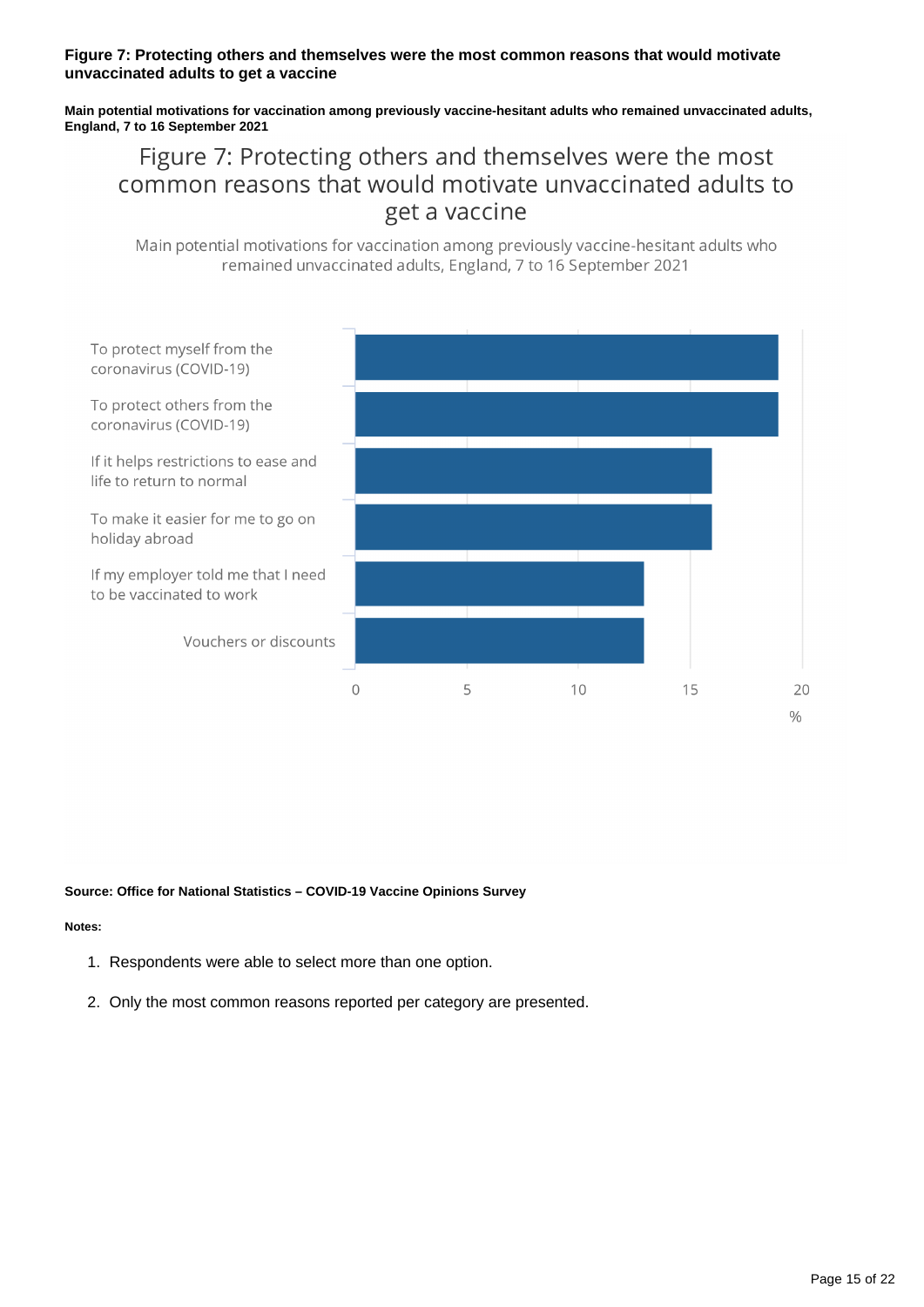# <span id="page-15-0"></span>**6 . Attitudes towards COVID-19 booster vaccines**

Of the 29% of previously vaccine-hesitant adults who are now fully vaccinated, a higher percentage reported they were very or fairly unlikely to have a COVID-19 vaccine booster (22%) compared with all fully vaccinated adults in England (3%).

Of previously vaccine-hesitant adults who are fully vaccinated but were unlikely to have a booster jab, 60% did not think it would offer them any extra protection against COVID-19. Around half (47%) thought their first and second doses will provide enough protection, while 46% were worried about long-term effects of the booster on their health. This compares with 35%, 52% and 23% of all adults who are fully vaccinated and unlikely to have a booster vaccine in England, respectively.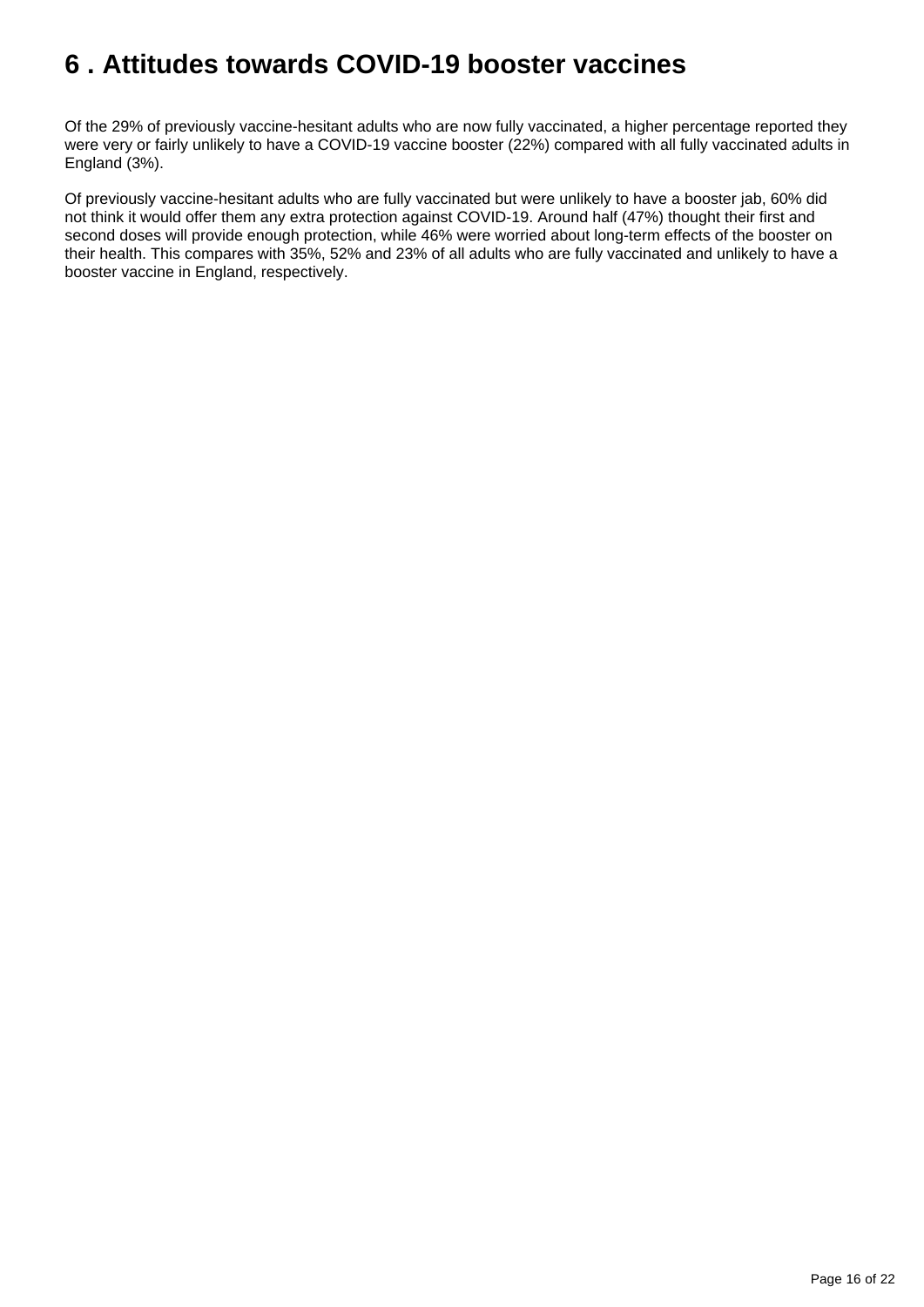#### **Figure 8: Not thinking that a booster jab would offer any extra protection was the main barrier preventing potential uptake**

#### **Main potential barriers to booster acceptance among fully vaccinated but previously vaccine-hesitant adults who reported being unlikely to have it, England, September 2021**

# Figure 8: Not thinking that a booster jab would offer any extra protection was the main barrier preventing potential uptake

Main potential barriers to booster acceptance among fully vaccinated but previously vaccinehesitant adults who reported being unlikely to have it, England, September 2021



**Source: Office for National Statistics – COVID-19 Vaccine Opinions Survey (7 to 16 September) and Opinions and Lifestyle Survey (8 to 19 September 2021)**

#### **Notes:**

- 1. Respondents were able to select more than one option.
- 2. Only the most common reasons reported per category are presented.

Those previously vaccine-hesitant adults who were very or fairly unlikely, don't know or prefer not to say to have a vaccine booster jab, were asked what would motivate them to have a vaccine booster. The most common reasons reported were related to ability to take part in daily activities, specifically, easing of restrictions and life returning to normal (34%) and making it easier to go on holiday abroad (30%). However, 44% reported "None of the above" for these reasons. A high proportion also responded "None of the above" to reasons related to informational and socio-psychological factors (55%) and vaccine incentives (63%). This is consistent with the responses of previously vaccine-hesitant adults who remain unvaccinated, when asked about their potential motivations to have a vaccine [\(Section 5](https://www.ons.gov.uk/peoplepopulationandcommunity/healthandsocialcare/healthandwellbeing/bulletins/coronavirusandchangingattitudestowardsvaccinationengland/7to16september2021#barriers-and-potential-motivation-for-vaccination)).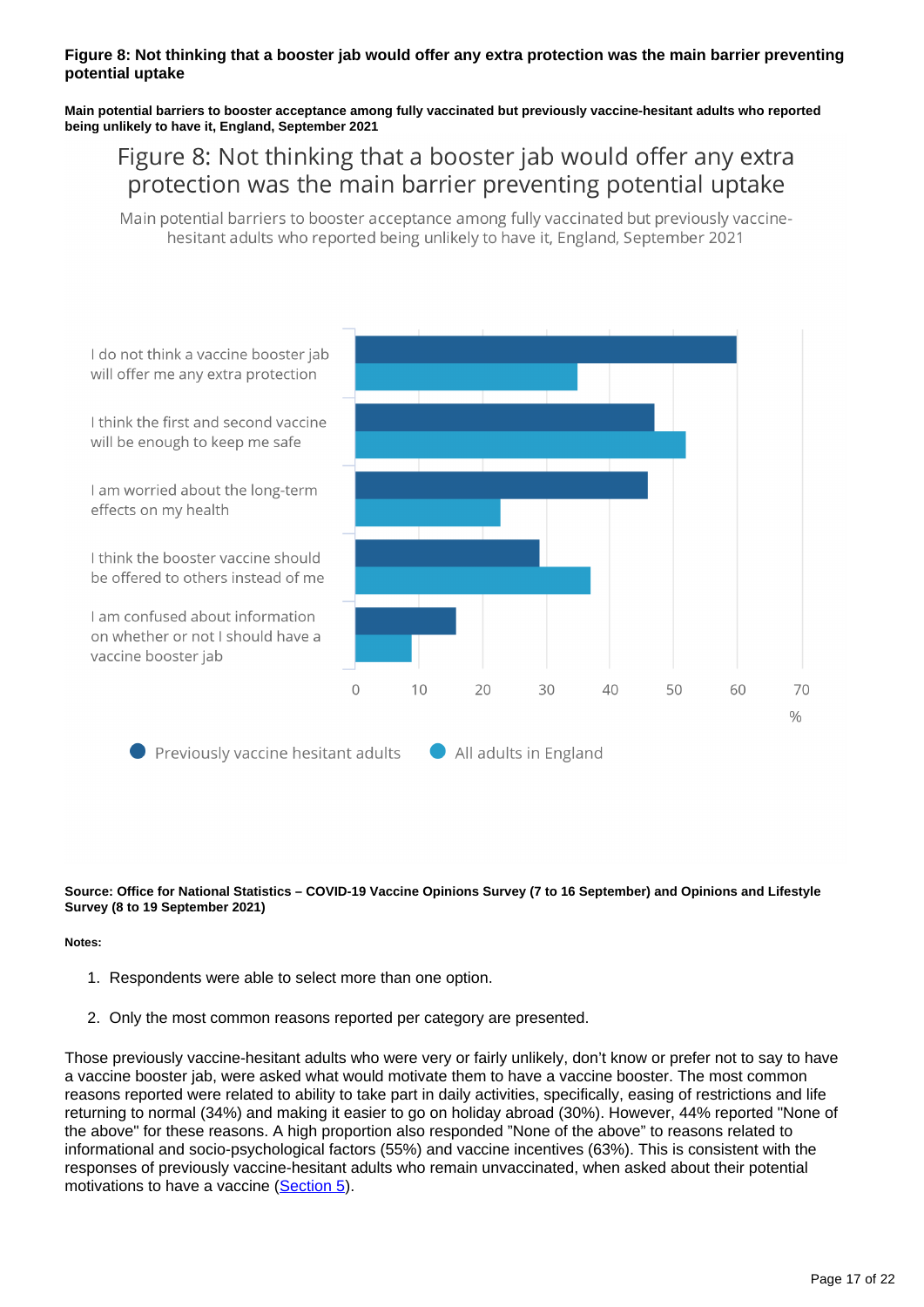# <span id="page-17-0"></span>**7 . Coronavirus vaccine attitudes data**

#### [Coronavirus and vaccine attitudes in England](https://www.ons.gov.uk/peoplepopulationandcommunity/healthandsocialcare/healthandwellbeing/datasets/coronavirusandvaccineattitudesinengland)

Dataset | Released 9 November 2021

Indicators from the Vaccine Opinions Study to understand changes in uptake and attitudes towards the coronavirus (COVID-19) vaccines, amongst adults in England who previously reported they had declined the vaccine or were unlikely or unsure about having the vaccine if offered.

#### [Coronavirus and vaccines supplementary table](https://www.ons.gov.uk/peoplepopulationandcommunity/healthandsocialcare/healthandwellbeing/datasets/coronavirusandvaccinessupplementarytable)

Dataset | Released 9 November 2021

Indicators from the Opinions and Lifestyle survey on hesitancy, uptake, boosters and barriers to the coronavirus (COVID-19) vaccines in England.

# <span id="page-17-1"></span>**8 . Glossary**

### **Terms used throughout this release:**

- "previously vaccine hesitant" refers to the vaccine hesitant population identified from the Opinions and Lifestyle Survey (OPN) (see [Section 9\)](https://www.ons.gov.uk/peoplepopulationandcommunity/healthandsocialcare/healthandwellbeing/bulletins/coronavirusandchangingattitudestowardsvaccinationengland/7to16september2021#measuring-the-data)
- "vaccinated" refers to those self-reporting having at least one dose of the coronavirus (COVID-19) vaccine from COVID-19 Vaccine Opinions Study (VOS) data
- "fully vaccinated" refers to those self-reporting having two doses of the coronavirus vaccine from VOS data
- "remained unvaccinated" refers to those self-reporting not having a vaccine, excluding those waiting for an appointment to be vaccinated
- "all adults in England" refers to analysis of the OPN over the period 8 to 19 September, unless otherwise specified, published in [Coronavirus and Social Impacts](https://www.ons.gov.uk/peoplepopulationandcommunity/healthandsocialcare/healthandwellbeing/bulletins/coronavirusandthesocialimpactsongreatbritain/24september2021)

## **Ability to afford an unexpected expense**

Adults were asked if their household could afford an unexpected, but necessary, expense of £850. This gives us an indication of adults who may be struggling financially.

## **Age groups**

The age groups, where possible, are based on 10-year age bands. This is to provide a proxy for the vaccine roll out priority groups based on advice from the Joint Committee of Vaccinations and Immunization (JCVI) in the [first](https://www.gov.uk/government/publications/covid-19-vaccination-care-home-and-healthcare-settings-posters/covid-19-vaccination-first-phase-priority-groups)  [phase of the vaccine rollout in the UK.](https://www.gov.uk/government/publications/covid-19-vaccination-care-home-and-healthcare-settings-posters/covid-19-vaccination-first-phase-priority-groups)

Age groups have been defined in this analysis using the date of birth provided by the respondent when completing VOS. Where a respondent's date of birth was not reported, their age when completing OPN has been used as a proxy.

### **Clinically extremely vulnerable**

Clinically extremely vulnerable (CEV) status is self-reported. The CEV group in this analysis includes all adults who identified as being clinically extremely vulnerable.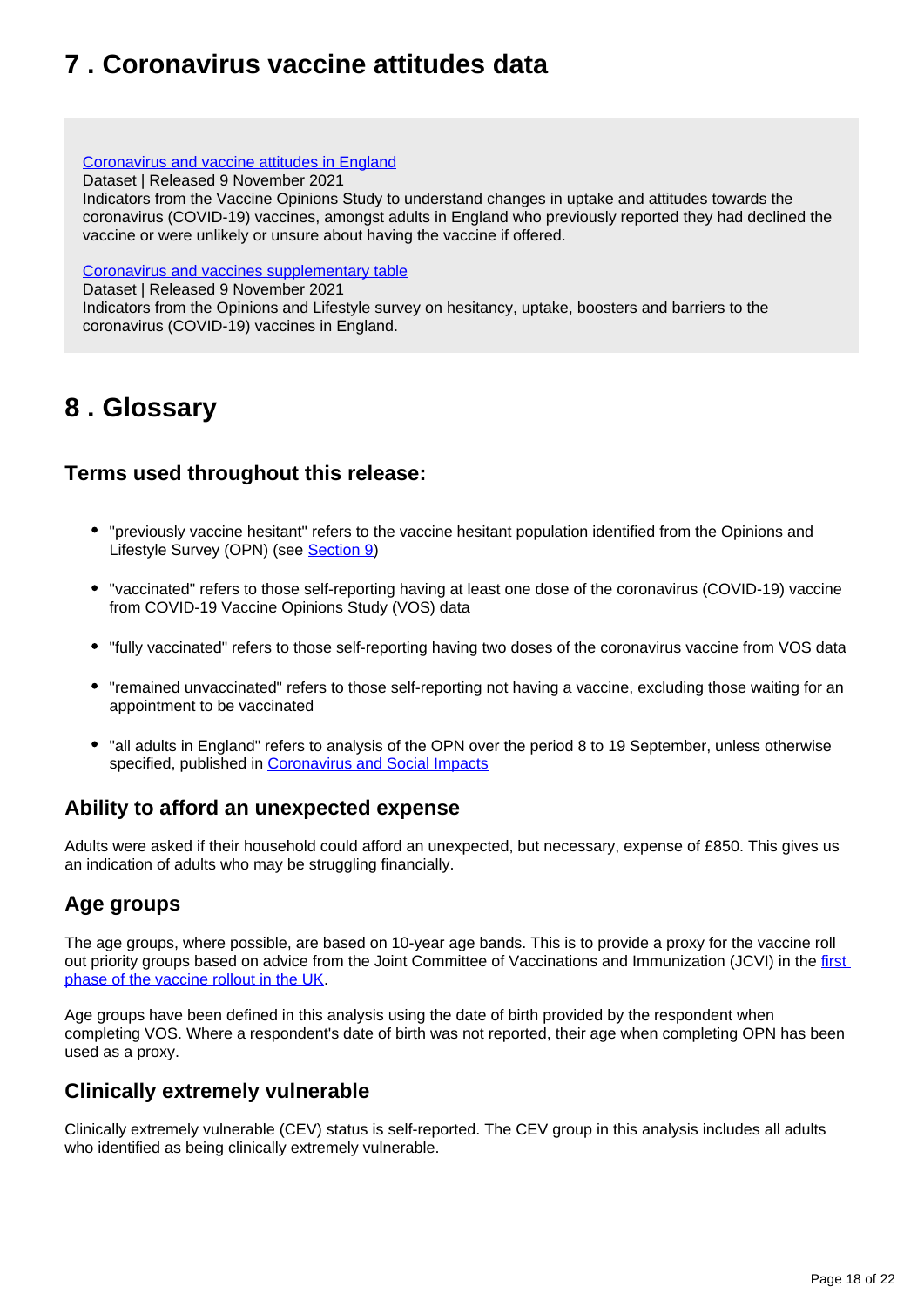## **Disability**

Disability is defined according to the [Government Statistical Service \(GSS\) harmonised "core" definition](https://gss.civilservice.gov.uk/policy-store/measuring-disability-for-the-equality-act-2010/): this identifies "disabled" as a person who has a physical or mental health condition or illness that has lasted or is expected to last 12 months or more that reduces their ability to carry-out day-to-day activities. The GSS definition is designed to reflect the definitions that appear in legal terms in the Disability Discrimination Act 1995 (DDA) and the subsequent Equality Act 2010. The GSS harmonised questions are asked of the respondent in the survey, meaning that disability status is self-reported.

### **Employment status**

In employment includes those "employed/self-employed" and "unpaid family worker". The definitions of employment, unemployment, and economic inactivity are based upon International Labour Organisation (ILO) definitions. Further information about labour market definitions can be found in A quide to labour market statistics.

## **Ethnicity**

The ethnicity disaggregation used has been chosen to provide the most granular breakdown possible, whilst producing robust estimates based on available sample sizes.

The five-category ethnicity breakdown includes:

- White: White British, White Irish, Other White
- Mixed/Multiple ethnic groups: White and Black Caribbean, White and Black African, White and Asian or Any other Mixed/Multiple ethnic background
- Asian or Asian British: Indian, Pakistani, Bangladeshi, Chinese or any other Asian background
- Black or Black British: African, Caribbean or Any other Black/African/Caribbean background
- Other ethnic background group: Arab or Any other ethnic group

### **Highest education level**

Highest education level is derived based on the highest qualification reported by the respondent. "Below degree level" includes higher educational qualifications below degree level, A-Levels or Highers, ONC / National Level BTEC, O Level or GCSE equivalent (Grade A-C) / CSE equivalent, GCSE (Grade D to G) or CSE (Grade 2 to 5) or Standard Grade (level 4 to 6). "Other qualifications" represent all other qualifications not listed, excluding degree level and equivalent.

## **Index of Multiple Deprivation**

The Index of Multiple Deprivation (IMD) is the official measure of relative deprivation for small areas in England. The IMD ranks every small area in England from 1 (most deprived area) to 32,844 (least deprived area). We have grouped areas into five groups (quintiles), ranging from least deprived to most deprived areas. There is further information on this on the [government English indices of deprivation 2019 page](https://www.gov.uk/government/statistics/english-indices-of-deprivation-2019).

## **Pooled OPN data**

The pooled data comprises multiple waves of data collection. This increases sample sizes, allowing us to explore vaccine uptake and attitudes for sub-groups of the population. Reference to pooled OPN data used in the sample (see weighting in [Section 9](https://www.ons.gov.uk/peoplepopulationandcommunity/healthandsocialcare/healthandwellbeing/bulletins/coronavirusandchangingattitudestowardsvaccinationengland/7to16september2021#measuring-the-data)) is over the period 13 January to 8 August 2021. Reference to pooled data used in previous [vaccine hesitancy](https://www.ons.gov.uk/peoplepopulationandcommunity/healthandsocialcare/healthandwellbeing/bulletins/coronavirusandvaccinehesitancygreatbritain/previousReleases) work is based on 4 waves of OPN data, at various points over the same mentioned period.

## **Vaccine hesitancy**

"Vaccine hesitancy" refers to adults who: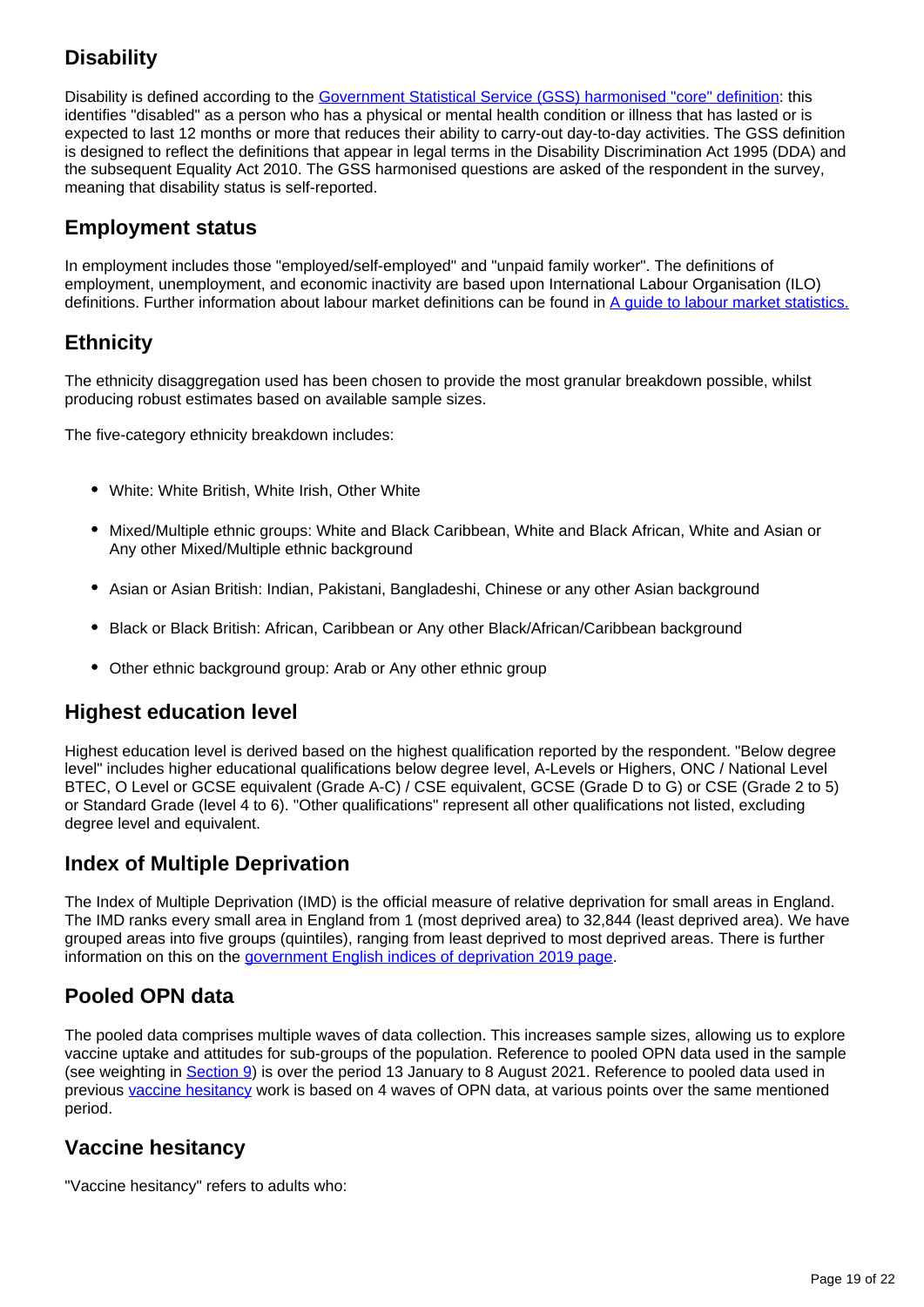- declined: have been offered a vaccine and decided not to be vaccinated
- unlikely: report being "very or fairly unlikely" to have a vaccine if offered
- unsure: responded "neither likely nor unlikely", "don't know" or "prefer not to say" to the question "if a vaccine for the coronavirus (COVID-19) was offered to you, how likely or unlikely would you be to have the vaccine?"

It should be noted that the "vaccine hesitant" group does not only include those "hesitant" to have the vaccine, but also includes those who have refused the vaccine and those who have not had the vaccine because of access barriers. An alternative term, which reflects the broader characteristics of this group would be "undervaccinated".

# <span id="page-19-0"></span>**9 . Measuring the data**

The COVID-19 Vaccine Opinions Study (VOS) is a follow up to the Opinions and Lifestyle Survey (OPN), specifically those who reported hesitancy towards the coronavirus (COVID-19) vaccine.

See this section and [Section 10](https://www.ons.gov.uk/peoplepopulationandcommunity/healthandsocialcare/healthandwellbeing/bulletins/coronavirusandchangingattitudestowardsvaccinationengland/7to16september2021#strengths-and-limitations) for differences between OPN and VOS quality and methodology or see the OPN Quality and Methodology Information (QMI) for information that covers both.

### **Data use**

VOS questionnaire was designed by the Office for National Statistics (ONS) in consultation with the Department of Health and Social Care (DHSC) and National Health Service (NHS) England.

VOS provides answers to questions of immediate vaccine policy interest. (Additional analysis can be found in [accompanying data tables.](https://www.ons.gov.uk/peoplepopulationandcommunity/healthandsocialcare/healthandwellbeing/bulletins/coronavirusandchangingattitudestowardsvaccinationengland/7to16september2021#coronavirus-vaccine-attitudes-data))

It can be used for:

- estimating the percentage of adults who were previously identified as hesitant to get the COVID-19 vaccine that have now self-reported having a vaccine, are waiting to get a vaccine or have decided not to have it
- identifying potential reasons for their behaviour

It cannot be used for:

- estimating vaccine attitudes of all adults in England
- estimating vaccine attitudes of adults in care homes, hospitals and/or other institutional settings

### **Sampling**

Our sample was based on 4,272 adults in England who took part in the OPN (over the period 13 January to 8 August 2021), specifically those who indicated hesitancy or uncertainty towards getting or who had refused to get the COVID-19 vaccine (see **Section 8**), who have consented to recontact for future research.

The responding sample contained 2,482 individuals, representing a 58% response rate.

Where relevant, this bulletin also includes a comparison to "all adults in England" whose estimates are based on analysis of OPN over the period 8 to 19 September 2021, unless otherwise specified. For information on this OPN sample see [Coronavirus and Social Impacts](http://www.ons.gov.uk/peoplepopulationandcommunity/healthandsocialcare/healthandwellbeing/bulletins/coronavirusandthesocialimpactsongreatbritain/24september2021).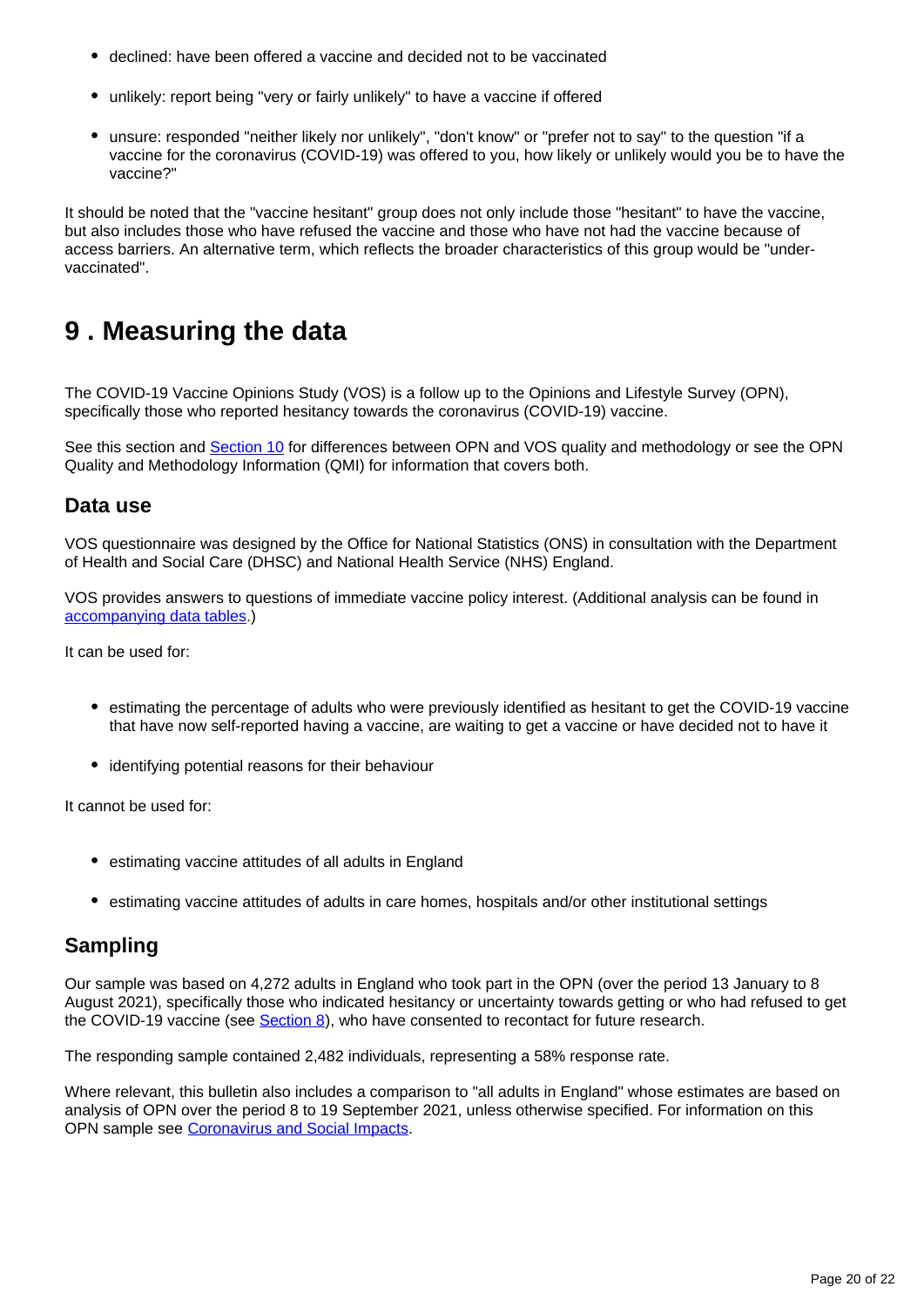## **Link to OPN data**

To reduce respondent burden, VOS has only collected data on attitudes to the coronavirus vaccine, with limited data collected on characteristics and other attitudes or experiences. Where analysis is provided by different characteristics (with the exception of age) this is based on the initial responses from the OPN. OPN data has been linked to VOS data using each respondent's unique personal identifier.

## **Weighting**

The OPN design weights of the respondents were first adjusted for non-consent to follow-up and non-response to the VOS. The design weights of OPN responders not in scope of VOS were unchanged. Subsequently, the adjusted design weights of the combined dataset were calibrated to satisfy population distributions considering the following factors: sex by age, local authority district, tenure, highest qualification, employment status and vaccine hesitancy indicator. For age, sex, local authority and region, population totals based on projections of midyear population estimates for May 2021 were used. For tenure, highest qualification and employment status the population totals were based on the distributions obtained from the Annual Population Survey 2020. For the vaccine hesitancy indicator, the population total was obtained from the pooled OPN dataset from which the sample was drawn. The resulting weighted sample is therefore representative of the England adult population by a number of socio-demographic factors and geography.

### **Bias**

Survey estimates may be subject to non-response bias, which could result in some groups being less likely to take part. See [Opinions and Lifestyle Survey](http://www.ons.gov.uk/peoplepopulationandcommunity/healthandsocialcare/healthandlifeexpectancies/methodologies/opinionsandlifestylesurveyqmi) QMI for steps taken to minimise this.

The sample is based on reports of hesitancy between 13 of January and 8 of August 2021 during which public attitudes towards the vaccine had changed as the vaccine roll out progressed, and side effect concerns and policies changed. Reports of changing attitudes may have been influenced depending on when a responder originally reported being vaccine hesitant on the OPN survey. It is not possible to account for the effects of these factors over time.

### **Statistical significance**

Where comparisons between groups are presented, 95% confidence intervals have been used to assess the [statistical significance](https://www.ons.gov.uk/methodology/methodologytopicsandstatisticalconcepts/uncertaintyandhowwemeasureit#statistical-significance) of the change. See [accompanying reference tables](https://www.ons.gov.uk/peoplepopulationandcommunity/healthandsocialcare/healthandwellbeing/bulletins/coronavirusandchangingattitudestowardsvaccinationengland/7to16september2021#coronavirus-vaccine-attitudes-data) for information on calculating standing errors and confidence intervals.

# <span id="page-20-0"></span>**10 . Strengths and limitations**

Strengths:

- targeting a "hard to reach" group (those who are vaccine hesitant), achieved by using adults who have taken part in the Opinions and Lifestyle Survey (OPN) and agreed to take part in future research
- respondents did not need to recall their previous vaccine attitudes, as this information was collected via the initial OPN
- timely production of data and statistics that can respond quickly to changing needs
- the questionnaire was developed with customer consultation, and design expertise was applied in the development stages
- the survey's sampling and weighting strategies limit the impact of bias
- quality assurance procedures are undertaken throughout the analysis stages to minimise the risk of error

Limitations: